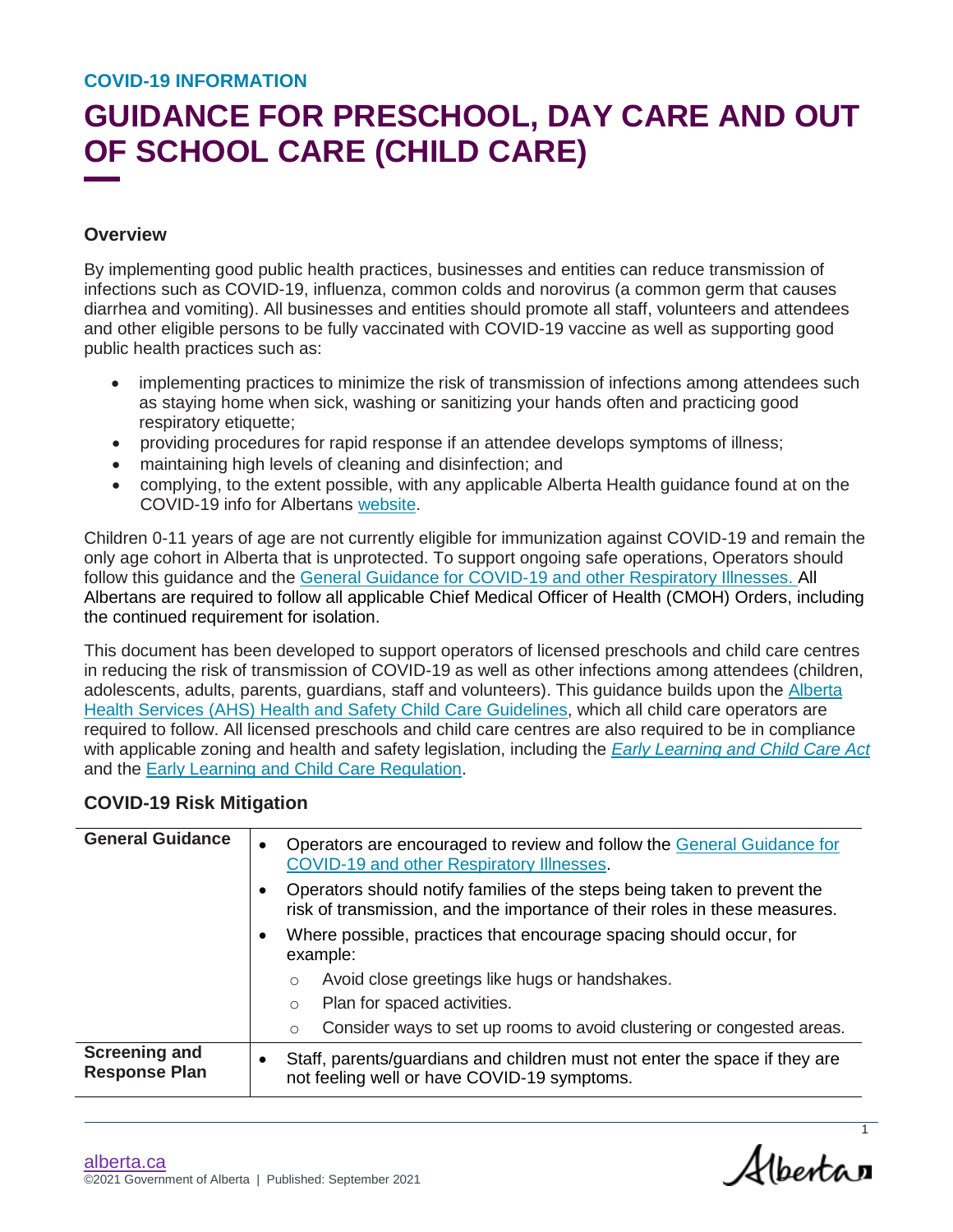|           | Individuals are legally required to <b>isolate</b> for 10 days if they test<br>$\circ$ |
|-----------|----------------------------------------------------------------------------------------|
|           | positive for COVID-19 or have any core symptoms that are not related                   |
|           | to a pre-existing illness or health condition.                                         |
|           | Although, close contacts of positive cases are no longer legally<br>$\circ$            |
|           | required to quarantine, it is strongly recommended that all                            |
|           | unvaccinated household contacts of a person infected with COVID-19                     |
|           | should stay home for 14 days.                                                          |
|           | A household contact is defined as a person who lives in the                            |
|           | same residence as the case OR who has been in frequent, long-                          |
|           | duration, close-range interaction with the person who tested                           |
|           | positive.                                                                              |
|           | This definition would include <i>unvaccinated</i> childcare staff who<br>٠             |
|           | provide direct care for children who are unable to implement                           |
|           | good standards of respiratory hygiene (e.g. unable to perform                          |
|           | appropriate hand washing, covering coughs/sneezes, using and<br>disposing of tissues). |
| ٠         | Before leaving home, staff and children who will access the child care,                |
|           | should self-screen or be screened by a parent/guardian for symptoms                    |
|           | each day that they enter the centre using the applicable checklist for their           |
|           | age group (Child Alberta Health Daily Checklist or Adult Alberta Health                |
|           | Daily Checklist).                                                                      |
| ٠         | The child care centre should ask parents/guardians if the child is feeling<br>well.    |
| ٠         | Parents/guardians should be provided a copy of the Child Alberta Health                |
|           | Daily Checklist upon registration.                                                     |
| $\bullet$ | Operators are encouraged to set an expectation with parents/guardians                  |
|           | that the checklist should be completed on a daily basis.                               |
| $\bullet$ | If a child develops symptoms while at the facility or on a field trip, the child       |
|           | should be isolated in a separate room and the parent/guardian should be                |
|           | notified to come and pick up the child immediately. If a separate room is              |
|           | not available, the child needs to be kept at least 2 metres away from other            |
|           | children.                                                                              |
| ٠         | If the child is young and requires close contact and care, staff can continue          |
|           | to care for the child until the parent/guardian is able to pick-up the child.          |
|           | Staff should wear a mask during all interactions with the child and should             |
|           | avoid contact with the child's respiratory secretions.                                 |
| $\bullet$ | Staff should wash their hands before donning a mask and before and after               |
|           | removing the mask (as per Alberta Health mask guidance), and before and                |
|           | after touching any items used by the child.                                            |
| ٠         | All items, such as bedding, toys etc., used by the child in the 48 hours               |
|           | prior to the onset of their symptoms and while isolated should be cleaned              |
|           | and disinfected as soon as the child has been picked up. Items that cannot             |

 $\overline{\mathcal{A}}$ lbertan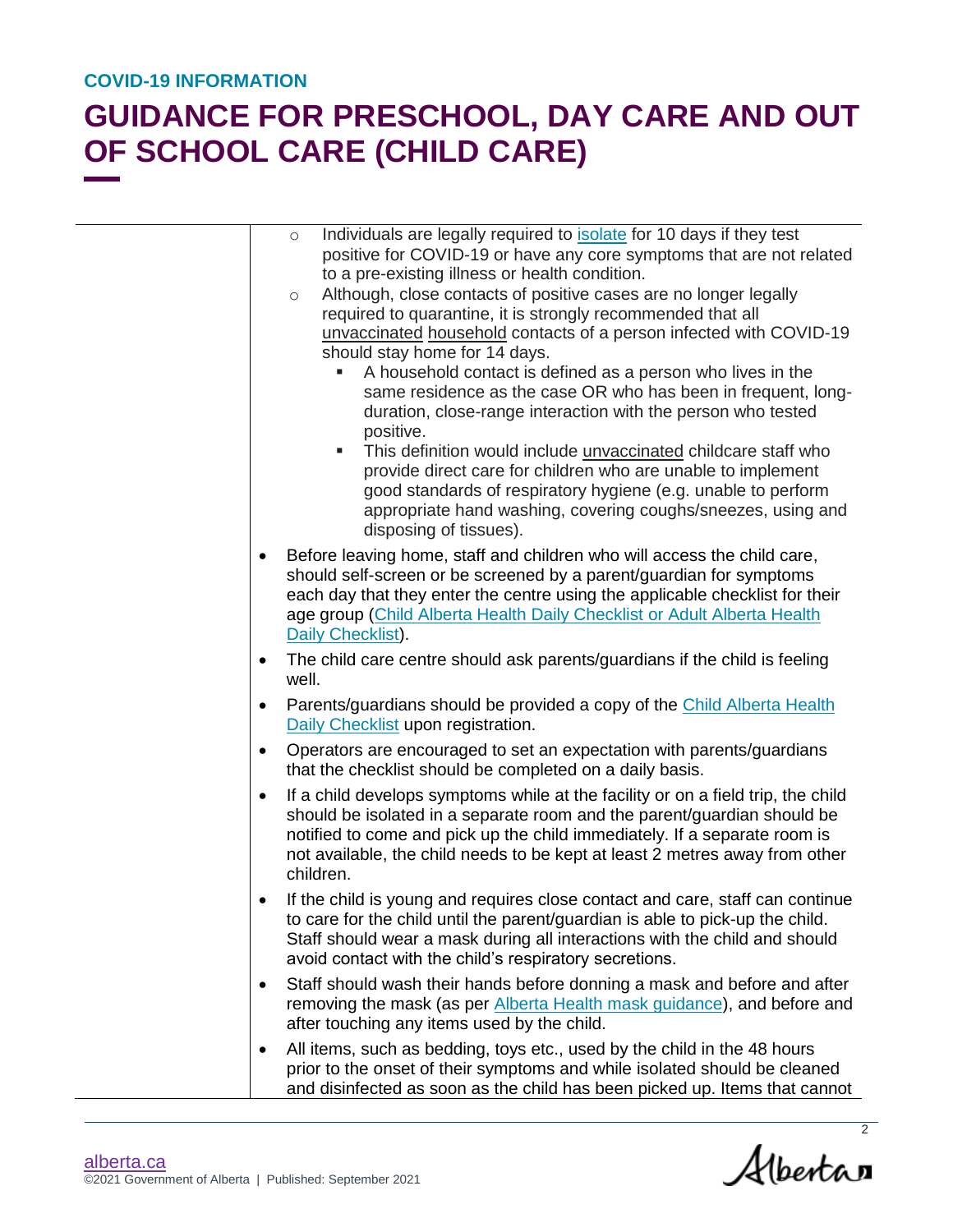|                                                                | be cleaned and disinfected (e.g. paper, books, cardboard puzzles, etc.)<br>should be removed from the centre and stored for a minimum of 24 hours.                                                                                                                                                                                                                                                                                  |
|----------------------------------------------------------------|-------------------------------------------------------------------------------------------------------------------------------------------------------------------------------------------------------------------------------------------------------------------------------------------------------------------------------------------------------------------------------------------------------------------------------------|
|                                                                | Anyone that reports symptoms should be directed to stay home, seek<br>$\bullet$<br>health care advice as appropriate (e.g., call Health Link 811, or their<br>primary health care practitioner, or 911 for emergency response), and use<br>the AHS Online Self-Assessment tool to determine if they should be<br>tested.                                                                                                            |
|                                                                | Proof of a negative COVID-19 test result is not necessary to return to child<br>٠<br>care.                                                                                                                                                                                                                                                                                                                                          |
|                                                                | Programs should keep records of children's known pre-existing conditions.<br>If a child develops symptoms that could be caused by either COVID-19 or<br>by a known pre-existing condition (e.g., allergies), the child should be<br>tested at least once for COVID-19 to confirm that it is not the source of<br>their symptoms before entering or returning to child care. This will be<br>considered the child's baseline health. |
|                                                                | Written confirmation by a physician that a child or staff member's<br>٠<br>symptoms are due to a chronic illness is not necessary. Repeat testing is<br>not necessary unless the nature of the symptom changes (e.g., a chronic<br>cough worsens).                                                                                                                                                                                  |
|                                                                | The AHS Coordinated Early Identification and Response (CEIR) team is<br>٠<br>available to all child care settings at 1-844-343-0971. A site that does not<br>already have an outbreak of COVID-19 must contact the CEIR team for<br>additional guidance and decision-making support as soon as there are 2 or<br>more children/staff members:                                                                                       |
|                                                                | Who are showing symptoms of illness, within 48 hours of each other,<br>$\circ$<br><b>OR</b><br>Who have reported to the site that they have tested positive for<br>$\circ$                                                                                                                                                                                                                                                          |
|                                                                | COVID-19, within 14 days of each other.                                                                                                                                                                                                                                                                                                                                                                                             |
|                                                                | Programs directly associated with an outbreak must adhere to AHS<br>requirements. This may include temporary program closure to allow for<br>outbreak management processes to occur.                                                                                                                                                                                                                                                |
|                                                                | In order to reduce transmission of respiratory illnesses and COVID-19,<br>$\circ$<br>childcare programs should consider keeping groups of children<br>separated from other groups as much as possible.                                                                                                                                                                                                                              |
| <b>Expectations for</b><br>Drop-off/Pick-up<br>and Entry Areas | Programs should develop procedures for drop off and pick up that reduce<br>congestion to the greatest extent possible. Possible strategies include<br>separate entrances, having one designated parent/guardian pick up and<br>drop off each child, staggering entry, or limiting the number of people in<br>entry areas.                                                                                                           |
|                                                                | Program attendance needs to be reported monthly to the Ministry of<br>Children's Services.                                                                                                                                                                                                                                                                                                                                          |

Albertan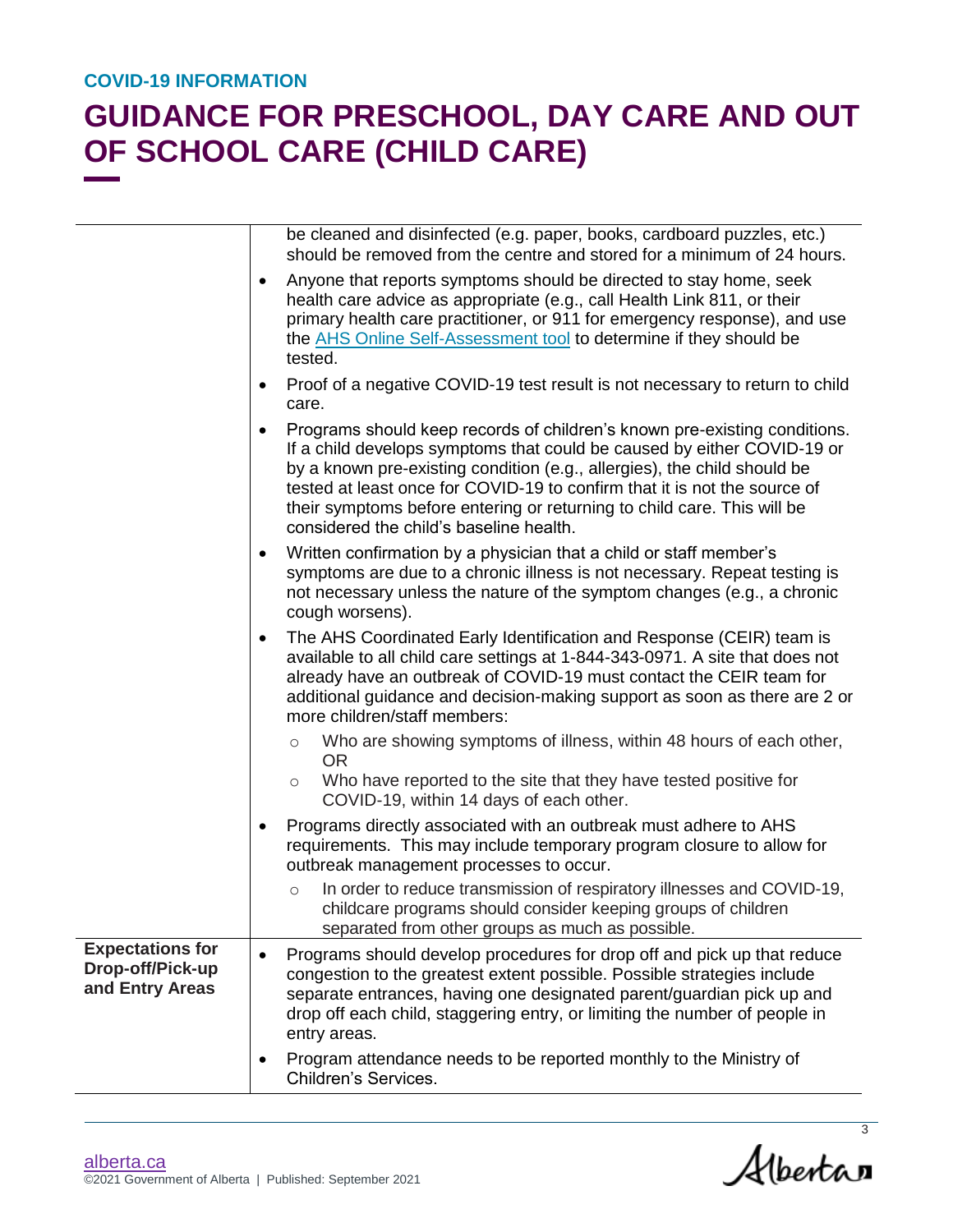|                                                    | Parents/guardians are permitted to enter the program when needed, such<br>$\bullet$<br>as during pick-up and drop-off, but should minimize the time spent there,<br>and maintain spacing from staff and other children.                                                                                                                                                                                                                                                                                                                                                                                                                     |
|----------------------------------------------------|---------------------------------------------------------------------------------------------------------------------------------------------------------------------------------------------------------------------------------------------------------------------------------------------------------------------------------------------------------------------------------------------------------------------------------------------------------------------------------------------------------------------------------------------------------------------------------------------------------------------------------------------|
| <b>Hand Hygiene</b>                                | Hand sanitizer should be placed in convenient locations throughout the<br>$\bullet$<br>centre, but be kept out of the unsupervised reach of children.                                                                                                                                                                                                                                                                                                                                                                                                                                                                                       |
|                                                    | Child care programs must adhere to handwashing guidelines outlined in<br>٠<br>the AHS Health and Safety Guidelines Child Care Guidelines.<br>Hand sanitizer containing at least 60% alcohol is recommended as there<br>$\circ$<br>is evidence that it reduces the risk of transmission of COVID-19.<br>Hand sanitizer can help reduce the risk of infection by or the spread of<br>O<br>microorganisms when hand washing is not possible.<br>If parents/guardians have questions about their child using alcohol-<br>$\circlearrowright$<br>based hand sanitizer they should contact the operator to discuss<br>potential alternatives.     |
| <b>Additional Public</b><br><b>Health Measures</b> | Program staff are required to wear a mask while at work, except in<br>٠<br>circumstances where wearing a mask impedes the staff member's ability<br>to provide care to a child.<br>Children attending a child care program are not required to wear a mask<br>٠                                                                                                                                                                                                                                                                                                                                                                             |
|                                                    | while at child care but should be supported to wear one if their<br>parent/guardian prefers.                                                                                                                                                                                                                                                                                                                                                                                                                                                                                                                                                |
|                                                    | Alberta Health mask guidance should be followed and can be found here:<br>٠<br>www.alberta.ca/masks.                                                                                                                                                                                                                                                                                                                                                                                                                                                                                                                                        |
|                                                    | Once a disposable mask has been removed, it should be thrown in a<br>$\circ$<br>lined trash bin or if it is a reusable mask, it should be placed in a<br>sealed container to be laundered.                                                                                                                                                                                                                                                                                                                                                                                                                                                  |
|                                                    | Organizations providing off-site activities (e.g., field trips):<br>٠                                                                                                                                                                                                                                                                                                                                                                                                                                                                                                                                                                       |
|                                                    | Child care programs should seek alternative space during field trips to<br>$\bigcirc$<br>eat lunch or to be separate from multiple groups to ensure they do not<br>use shared areas (e.g., lunch rooms).<br>Hold activities outdoors as much as possible.<br>O<br>Organizations providing off-site activities should develop procedures to<br>$\circ$<br>address staff or children that become symptomatic during the field trip.<br>Plans should include a designated area to isolate the symptomatic<br>individual, how to notify a parent/guardian and how the symptomatic<br>child will be transported home from the off-site activity. |
| Food                                               | Utensils should be used to serve food (not fingers).<br>٠                                                                                                                                                                                                                                                                                                                                                                                                                                                                                                                                                                                   |
|                                                    | Limit access to kitchen/meal-prep/snack areas that could be accessed by<br>٠<br>children, non-designated staff, or essential visitors.                                                                                                                                                                                                                                                                                                                                                                                                                                                                                                      |
| <b>Activities</b>                                  | When organizing and participating in activities with children 11 and under,<br>٠<br>child care providers should review the Stage 3: Guidance for Activities with                                                                                                                                                                                                                                                                                                                                                                                                                                                                            |

Albertan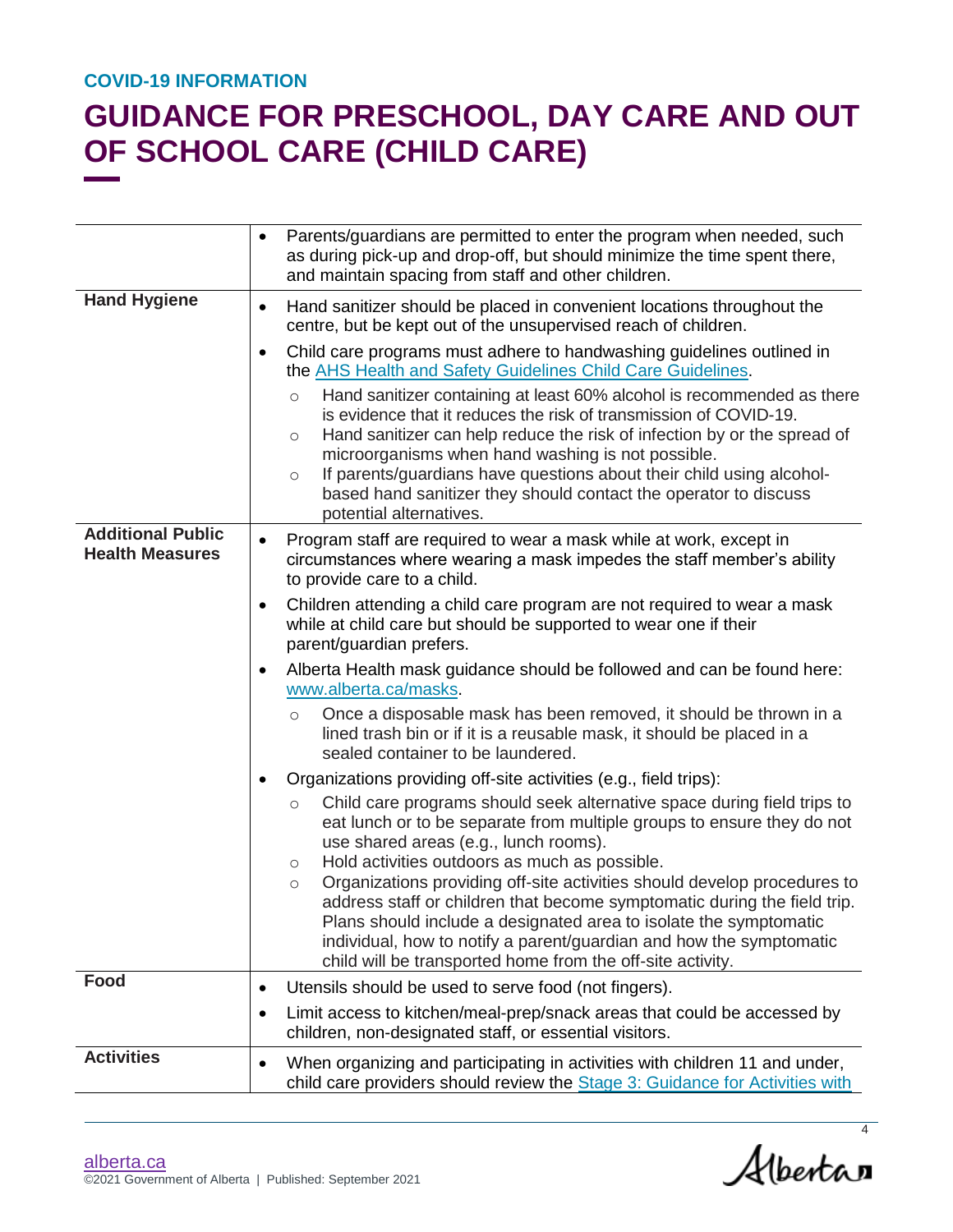|                                              | Children 11 and Under and select measures, as appropriate, to implement                                                                                                                                                                                                                                                                                                                            |
|----------------------------------------------|----------------------------------------------------------------------------------------------------------------------------------------------------------------------------------------------------------------------------------------------------------------------------------------------------------------------------------------------------------------------------------------------------|
|                                              | in their activity to keep children safe.                                                                                                                                                                                                                                                                                                                                                           |
| <b>Transportation</b>                        | Operators are expected to follow provincial masking laws if using public<br>$\bullet$<br>transit, taxis or commercial ride shares.                                                                                                                                                                                                                                                                 |
|                                              | If a child becomes symptomatic during the trip, a mask should be made<br>$\bullet$<br>available. The driver will contact the program to make the appropriate<br>arrangements for the child to be picked up.                                                                                                                                                                                        |
|                                              | Vehicle cleaning and records:                                                                                                                                                                                                                                                                                                                                                                      |
|                                              | Increase frequency of cleaning and disinfection of applicable high-touch<br>$\circ$<br>surfaces, such as door handles, child seats, window areas, rails,<br>steering wheel, mobile devices and GPS prior to each run.<br>It is recommended that vehicle cleaning logs be kept.<br>$\circ$                                                                                                          |
| <b>Out of School Care</b><br><b>Programs</b> | In the instance that a child arrives at the child care program directly after<br>attending school (for which the child was assessed for symptoms by a<br>parent/guardian before attending), program staff should assess the child to<br>see if they are feeling well.                                                                                                                              |
| <b>Use of Shared</b><br><b>Spaces</b>        | If play structures are to be used by more than one group, programs should<br>increase the frequency of cleaning of shared equipment.                                                                                                                                                                                                                                                               |
|                                              | Only one program group (e.g., toddler room, preschool room, etc.) at a<br>time should use a licensed outdoor play space. Follow spacing practices<br>when possible.                                                                                                                                                                                                                                |
|                                              | If using a public or school playground, ensure that children engage in<br>$\circ$<br>hand hygiene before and after play.                                                                                                                                                                                                                                                                           |
|                                              | Programs that utilize a space that has other after-hours user groups (e.g.<br>programs in churches, community centres) should ensure the space is<br>cleaned before and after using the space. It is recommended that cleaning<br>be done by one person directly before the group enters the space and<br>after it exits the space. A cleaning log should be posted and used to track<br>cleaning. |
| <b>Cleaning and</b>                          | Programs should engage in frequent, thorough cleaning and disinfecting.                                                                                                                                                                                                                                                                                                                            |
| <b>Disinfecting</b>                          | Clean and disinfect frequently touched objects and surfaces, including<br>diapering areas, as per AHS' COVID-19 Public Health Recommendations<br>for Environmental Cleaning of Public Facilities.                                                                                                                                                                                                  |
|                                              | Cleaning and disinfecting of toys should be done by:                                                                                                                                                                                                                                                                                                                                               |
|                                              | Commercial dishwasher<br>$\circ$<br><b>OR</b><br>Wash with detergent and water;<br>п<br>Rinse with clean, warm water;                                                                                                                                                                                                                                                                              |
|                                              | Wipe, spray or immerse for two minutes in an approved<br>٠<br>disinfectant; and,                                                                                                                                                                                                                                                                                                                   |

Albertan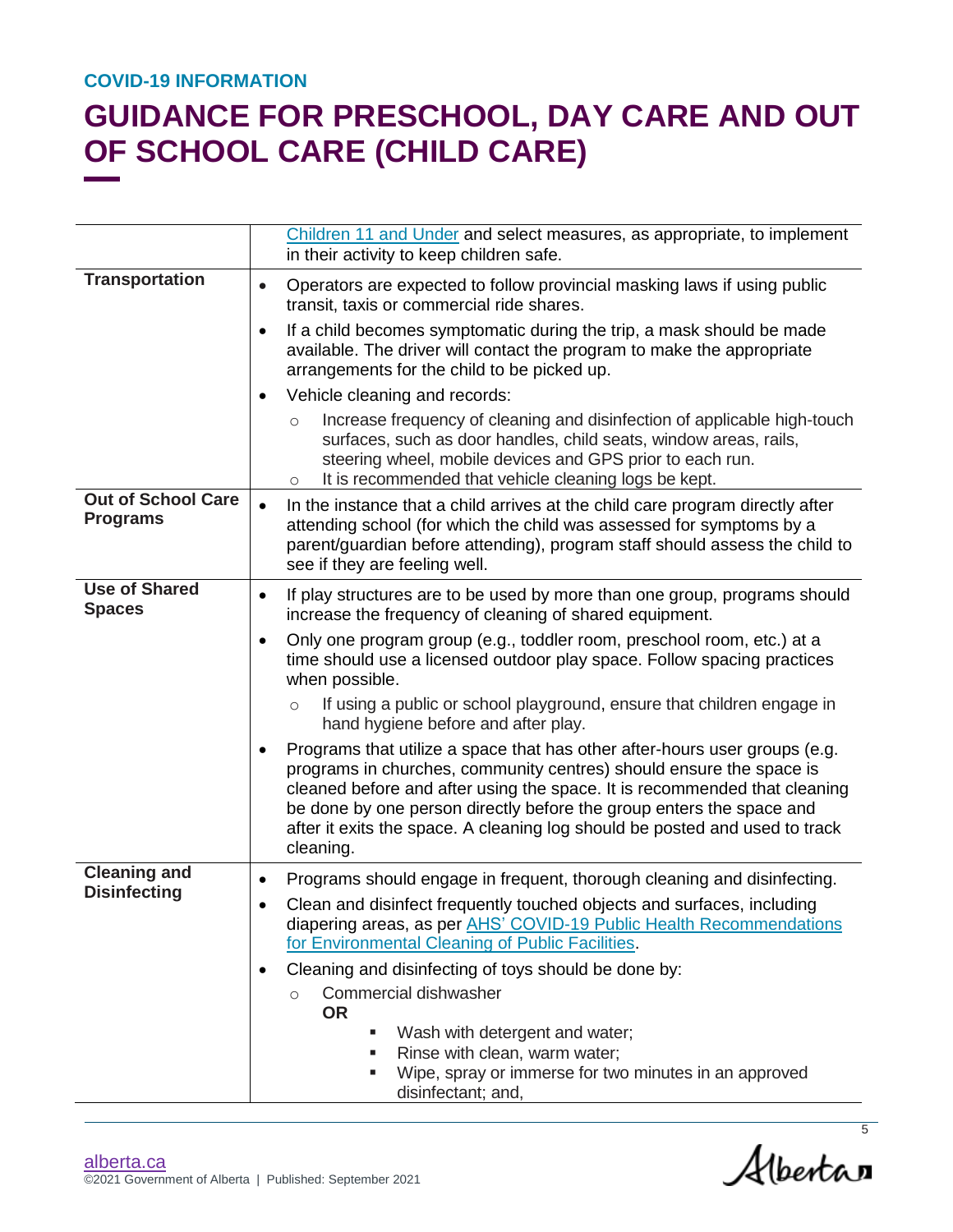|                        | Air dry.<br>ш                                                                                                                                                                                                                                                                                                                                                                                                                                                                                                                               |
|------------------------|---------------------------------------------------------------------------------------------------------------------------------------------------------------------------------------------------------------------------------------------------------------------------------------------------------------------------------------------------------------------------------------------------------------------------------------------------------------------------------------------------------------------------------------------|
|                        | Increased frequency of cleaning of soft furnishings, permanent carpets<br>$\bullet$<br>and upholstered furniture is recommended.                                                                                                                                                                                                                                                                                                                                                                                                            |
|                        | Ensure mouthed toys are immediately put into a designated bucket to be<br>$\bullet$<br>cleaned and disinfected.                                                                                                                                                                                                                                                                                                                                                                                                                             |
|                        | Soft toys (plush toys and blankets) should be laundered in hot water and<br>$\bullet$<br>dried thoroughly between children.                                                                                                                                                                                                                                                                                                                                                                                                                 |
|                        | Regarding items that travel with the child from home to the child care centre on<br>$\bullet$<br>a daily or regular basis:                                                                                                                                                                                                                                                                                                                                                                                                                  |
|                        | Bringing in non-essential personal items should be discouraged.<br>$\circ$<br>If coat hooks, lockers or open cubbies are to be used to store personal<br>$\circ$<br>items, they should be assigned to a single child or be cleaned and<br>disinfected in between uses.<br>Equipment that is required for children's day-to-day use (e.g., mobility or<br>$\circ$<br>feeding devices, weighted blankets, headphones) should be cleaned<br>and disinfected at drop off and pick up, and should not be used by<br>anyone other than the child. |
| <b>Overnight Child</b> | Operators providing overnight child care should:<br>$\bullet$                                                                                                                                                                                                                                                                                                                                                                                                                                                                               |
| <b>Care</b>            | Continue to comply with existing public health orders and guidance, as<br>$\circ$<br>applicable for licensed child care settings.<br>Ensure beds or cots for children from different households are spaced<br>$\circ$<br>apart (i.e., arranged at a minimum of 2 meters apart where possible).                                                                                                                                                                                                                                              |
|                        | Before offering overnight care, operators should consult with Children's<br>$\bullet$<br>Services and Alberta Health Services to assess respiratory illness risk<br>specific to their overnight program and collectively determine if additional<br>measures are needed to minimize risk of transmission during overnight<br>care.                                                                                                                                                                                                          |
| <b>Other resources</b> | General information regarding COVID-19 (Government of Alberta)<br>$\bullet$<br>www.alberta.ca/coronavirus-info-for-albertans.aspx                                                                                                                                                                                                                                                                                                                                                                                                           |
|                        | How to hand wash (AHS)<br>$\bullet$<br>https://www.albertahealthservices.ca/assets/healthinfo/ipc/if-hp-ipc-flu-<br>handwash-how-to.pdf                                                                                                                                                                                                                                                                                                                                                                                                     |
|                        | How to use alcohol-based hand sanitizer (AHS)<br>$\bullet$<br>https://www.albertahealthservices.ca/assets/healthinfo/ipc/if-hp-flu-hand-rub-<br>how-to.pdf                                                                                                                                                                                                                                                                                                                                                                                  |
|                        | Diapering procedures poster (AHS)<br>$\bullet$<br>https://www.albertahealthservices.ca/assets/wf/eph/wf-eph-diapering-<br>procedure-poster.pdf                                                                                                                                                                                                                                                                                                                                                                                              |
|                        | Hand washing posters (AHS)<br>$\bullet$<br>https://www.albertahealthservices.ca/assets/wf/eph/wf-eh-youd-clean-em.pdf                                                                                                                                                                                                                                                                                                                                                                                                                       |

Alberta